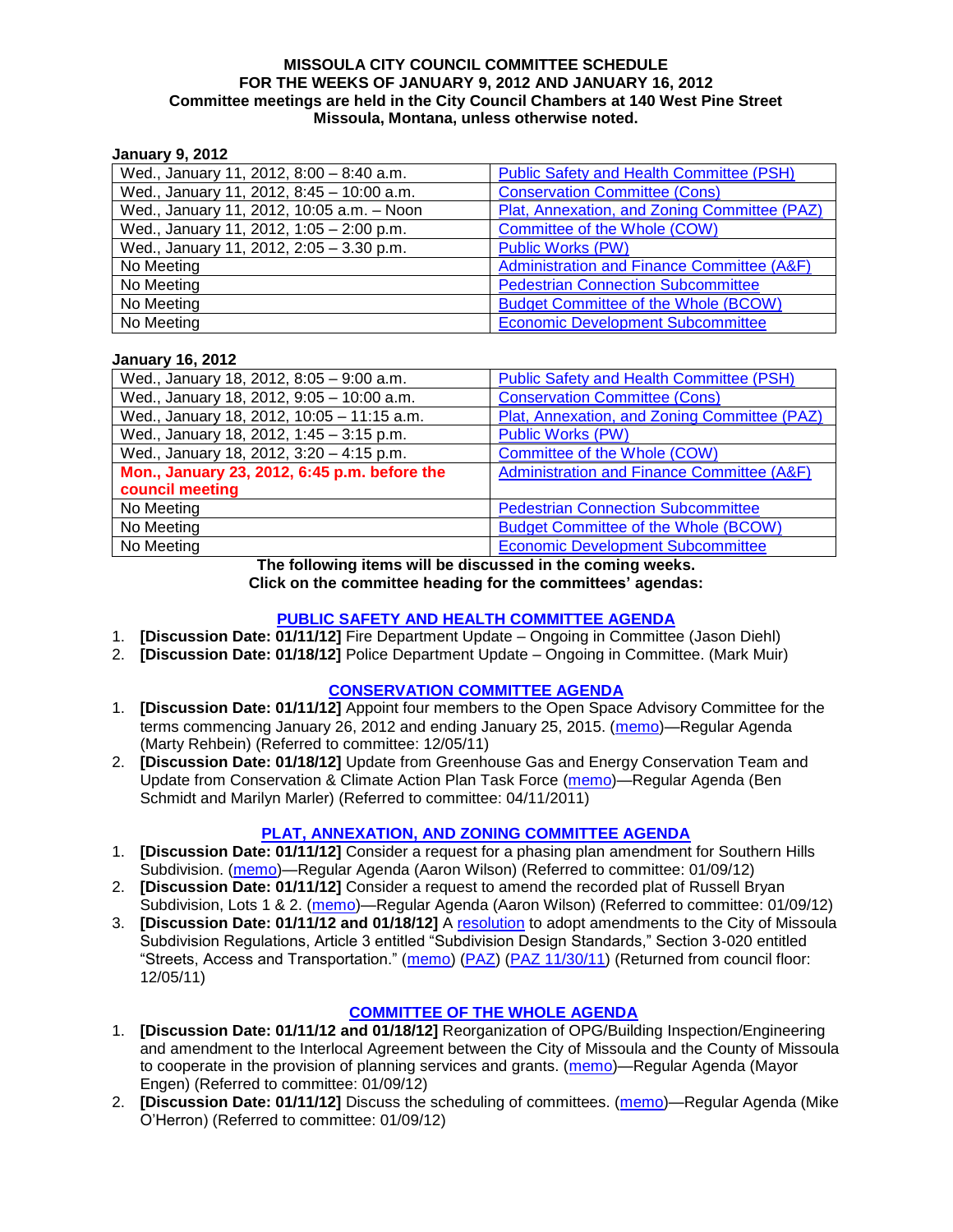## **[PUBLIC WORKS COMMITTEE](http://www.ci.missoula.mt.us/DocumentCenterii.aspx?FID=833) AGENDA**

- 1. **[Discussion Date: 01/11/12]** Purchase four 2012 Kawasaki 1400 Concourse Patrol Motorcycles from Big Sky Motorsports of Missoula, in the amount of \$23,420.95 per motorcycle, for a total of \$93,683.80 for all four motorcycles, for the Missoula Police Department. [\(memo\)](http://www.ci.missoula.mt.us/DocumentView.aspx?DID=7923)—Regular Agenda (Jack Stucky) (Referred to committee: 01/09/12)
- 2. **[Discussion Date: 01/11/12]** Award bid to PEC Inc. for the installation of 75 feet of 36 inch diameter cure in place sewer pipe liner and by-pass pumping on Reserve St. for \$112,500. [\(memo\)](http://www.ci.missoula.mt.us/DocumentView.aspx?DID=7924)—Regular Agenda (Starr Sullivan) (Referred to committee: 01/09/12)
- 3. **[Discussion Date: 01/11/12]** Approve the resolution to order curb and sidewalk improvements adjacent to miscellaneous parcels in Project 11-001. [\(memo\)](http://www.ci.missoula.mt.us/DocumentView.aspx?DID=7921)—Regular Agenda (Monte Sipe) (Referred to committee: 01/09/12)
- 4. **[Discussion Date: 01/11/12]** Report from Pedestrian Subcommittee on possible sidewalk funding options. [\(memo\)](http://www.ci.missoula.mt.us/DocumentView.aspx?DID=7922)—Regular Agenda (Marilyn Marler) (Referred to committee: 01/09/12)
- 5. **[Discussion Date: 01/18/12]** Resolution to order curb and sidewalk improvements adjacent to properties in the East Broadway Ph. II Area, Project 11-012. [\(memo\)](http://www.ci.missoula.mt.us/DocumentView.aspx?DID=7864)—Regular Agenda (Monte Sipe) (Referred to committee: 12/19/11) (Referred to committee: 01/09/12)
- 6. **[Discussion Date: 01/18/12]** Approve resolution authorizing the Mayor to sign project agreements with Montana Department of Transportation for implementation of the Russell Street Project. [\(memo\)](http://www.ci.missoula.mt.us/DocumentView.aspx?DID=7784) ---Regular Agenda (Steve King) (Referred to committee: 12/05/11)

# **ADMINISTRATION AND FINANCE COMMITTEE AGENDA**

1. Authorize the Mayor to sign the documents described herein, which are part of a grant award from the State of Montana Big Sky Trust Fund (BSTF) on behalf of TerraEchos. [\(memo\)](http://www.ci.missoula.mt.us/DocumentView.aspx?DID=7991)—Regular Agenda (Cindy Wulfekuhle)

### \*\*\*\*\*\*\*\*\*\*\*\*\*\*\*\*\*\*\*\*\*\*\*\*\*\*\*\*\*\*\*\*\*\*\*\*\*

#### **The following items have been referred to City Council committees, but the committees will not discuss them in the coming week:**

# **PUBLIC SAFETY AND HEALTH COMMITTEE**

- 1. Health Department Update Ongoing in Committee. (Ellen Leahy)
- 2. Eat Smart Coalition information. [\(memo\)](http://www.ci.missoula.mt.us/DocumentView.aspx?DID=6776)—Regular Agenda (Jason Wiener) (Referred to committee: 07/11/2011)
- 3. Discuss revisiting cell phone restrictions. [\(memo\)](http://www.ci.missoula.mt.us/DocumentView.aspx?DID=7420) Regular Agenda (Dave Strohmaier) (Referred to committee: 10/17/11)
- 4. Discuss air quality issues related to railroad operations in and through Missoula. [\(memo\)](http://www.ci.missoula.mt.us/DocumentView.aspx?DID=7495)—Regular Agenda (Dave Strohmaier) (Referred to committee: 10/24/11)

# **CONSERVATION COMMITTEE**

- 1. Discuss the city's strategy to complete a boundary survey of Greenough Park. [\(memo\)](http://www.ci.missoula.mt.us/DocumentView.aspx?DID=5875)—Regular Agenda (Dave Strohmaier) (Referred to committee: 04/04/2011)
- 2. Approve and authorize the Mayor to sign an amendment to the agreement with Territorial Landworks, Inc. (TLI) in an amount not to exceed \$136,702.37 for professional services, including engineering, surveying, and construction management for Project #PR 08-02 GCT, Grant Creek Trail, CTEP #STPE 8199(105). [\(memo\)](http://www.ci.missoula.mt.us/DocumentView.aspx?DID=7494)—Regular Agenda (Dave Shaw) (Referred to committee: 10/24/11)

# **PLAT, ANNEXATION & ZONING COMMITTEE**

- 1. Annexation. (see separate list at City Clerk's Office for pending annexations) (Ongoing in Committee)
- 2. Request to rezone the property legally described as Lot 3 of Scott Street Lots Subdivision, located in Section 16, T13N, R19W, P.M.M. form D (Industrial) to I-1 (Light Industrial), based on the finding of fact and conclusions of law. (PAZ [05/21/08\)](ftp://ftp.ci.missoula.mt.us/Packets/Council/2008/2008-06-02/080521paz.pdf) (Returned from Council floor: 6/2/08)
- 3. Ongoing discussion of City planning issues with members of the Planning Board.—Regular Agenda (Bob Jaffe) (Referred to committee: 3/20/06)
- 4. Resolution repealing resolution No. 7404 and declaring the annexation of Lots 53 and 54 Dinsmore's Orchard Homes No. 5 null and void. [\(memo\)](http://www.ci.missoula.mt.us/DocumentView.aspx?DID=5349)—Regular Agenda (Jessica Miller) (Referred to committee: 01/10/2011)
- 5. Amendment Article 7. Error Corrections and Adjustments to the subdivision regulations to allow for restrictions or conditions placed on a plat by the governing body to be amended or removed by a future council. [\(memo\)](http://www.ci.missoula.mt.us/DocumentView.aspx?DID=7568)—Regular Agenda (Lyn Hellegaard) (Referred to committee: 11/07/11)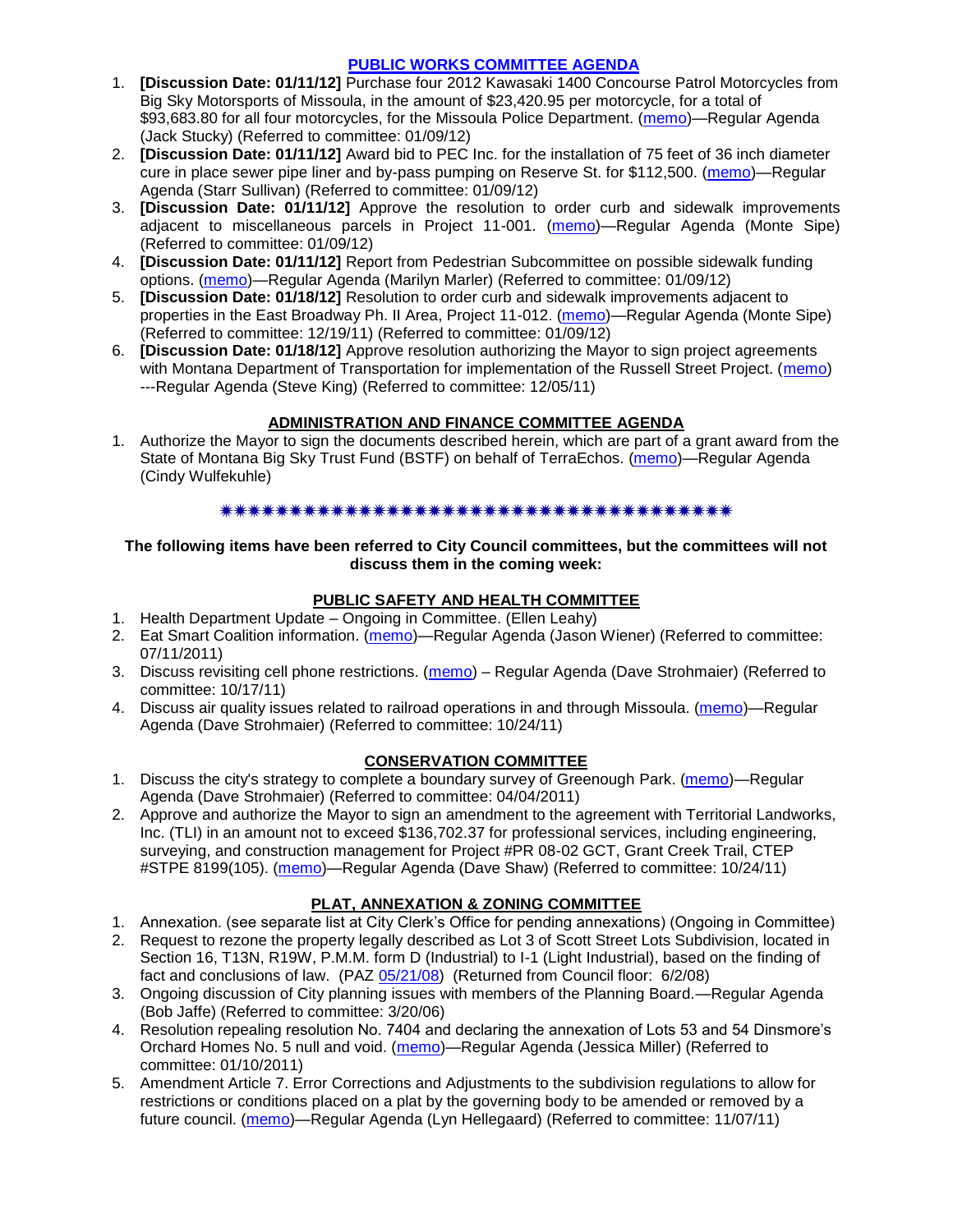6. Appoint one member to the Consolidated Planning Board for a regular position for the term beginning January 1, 2012 and ending on December 31, 2014. [\(memo\)](http://www.ci.missoula.mt.us/DocumentView.aspx?DID=7787)—Regular Agenda (Marty Rehbein) (Referred to committee: 12/05/11)

# **ADMINISTRATION AND FINANCE COMMITTEE**

- 1. Approve claims. (Ongoing) (Consent Agenda)
- 2. Approve journal vouchers. (Ongoing) (Consent Agenda)
- 3. Approve budget transfers. (Ongoing) (Consent Agenda)
- 4. An ordinance amending the municipal code as it relates to bike licensing. [\(A&F\)](ftp://ftp.ci.missoula.mt.us/Packets/Council/2008/2008-12-15/081210af.pdf) (Returned from council floor: 12/15/08) (Tabled 8/3/2011)
- 5. Amend Council rules to change the Council's regular meeting schedule to two meetings per month [\(memo\)](http://www.ci.missoula.mt.us/DocumentView.aspx?DID=4027).—Regular Agenda (Marty Rehbein) (Referred to committee: 06/07/10)
- 6. Discuss the disposition of surplus city land. [\(memo\)](http://www.ci.missoula.mt.us/DocumentView.aspx?DID=4862)—Regular Agenda (John Newman) (Referred to committee: 10/25/10)
- 7. Discuss outstanding third-party contracts. [\(memo\)](http://www.ci.missoula.mt.us/DocumentView.aspx?DID=4956)—Regular Agenda (Lyn Hellegaard) (Referred to committee: 11/08/10)
- 8. Review the city's current policy for charging the public for various city-produced documents [\(memo\)](http://www.ci.missoula.mt.us/DocumentView.aspx?DID=5143) Regular Agenda (Dave Strohmaier) (Referred to committee: 12/06/10)
- 9. Review Missoula's insurance experience, particularly work comp; propose improvements if warranted. [\(memo\)](http://www.ci.missoula.mt.us/DocumentView.aspx?DID=6381)—Regular Agenda (Ed Childers) (Referred to committee: 05/09/2011)
- 10. Consider a request to convert all or part of the North Missoula Community Development Corporation (NMCDC) loan to a grant. [\(memo\)](http://www.ci.missoula.mt.us/DocumentView.aspx?DID=7926)—Regular Agenda (Bob Jaffe) (Referred to committee: 01/09/12)

### **PUBLIC WORKS COMMITTEE**

- 1. Consider the sizes of grease interceptors for the restaurant industry [\(memo\)](ftp://ftp.ci.missoula.mt.us/Packets/Council/2008/2008-04-21/Referrals/Industrial_waste_restaurants.pdf).—Regular Agenda (Stacy Rye and Bob Jaffe) (Referred to committee: 04/21/08)
- 2. Review infrastructure conditions at the locations of serious and fatal traffic accidents: 2007-2009 [\(memo\)](http://www.ci.missoula.mt.us/DocumentView.aspx?DID=3031).—Regular Agenda (Jason Wiener) (Referred to committee: 01/25/10)
- 3. T4 America partner support [\(memo\)](http://www.ci.missoula.mt.us/DocumentView.aspx?DID=4452) Regular Agenda (Stacy Rye) (Referred to committee: 08/16/10)
- 4. Resolution to change the speed limit on Reserve Street between Brooks and 39<sup>th</sup> Street. [\(memo\)](http://www.ci.missoula.mt.us/DocumentView.aspx?DID=5418) Regular Agenda (Wayne Gravatt) (Referred to committee: 01/24/2011)
- 5. Approve the agreement for consultant services with Eli & Associates, Inc. on Project 10-034 England Boulevard right turn lane improvements. [\(memo\)](http://www.ci.missoula.mt.us/DocumentView.aspx?DID=6419) - Regular Agenda (Kevin Slovarp) (Referred to committee 05/16/2011)
- 6. Infrastructure condition inventory and maintenance requirements. [\(memo\)](http://www.ci.missoula.mt.us/DocumentView.aspx?DID=6751)—Regular Agenda (Ed Childers) (Referred to committee: 07/11/2011)
- 7. Discuss the timing of various traffic lights around the city. [\(memo\)](http://www.ci.missoula.mt.us/DocumentView.aspx?DID=7322)—Regular Agenda (Bob Jaffe) (Referred to committee: 09/26/2011)
- 8. Discuss the school speed zones. [\(memo\)](http://www.ci.missoula.mt.us/DocumentView.aspx?DID=7321)—Regular Agenda (Bob Jaffe) (Referred to committee: 09/26/11)

# **COMMITTEE OF THE WHOLE**

- 1. Updates from Council representatives on the Health Board, Community Forum, Transportation Policy Coordinating Committee, other boards and commissions as necessary. – (Ongoing in Committee)
- 2. Joint meeting of the Mayor, City Council and County Commission; a facilitated quarterly OPG review as directed in the **Interlocal Agreement**—Ongoing (Mayor Engen)
- 3. Joint meeting between the Missoula City Council and the Missoula County Public Schools' Board of Trustees [\(memo\)](ftp://ftp.ci.missoula.mt.us/Packets/Council/2007/2007-09-17/Referrals/Council_School_Board_referral.pdf).—Regular Agenda (Dave Strohmaier) (Referred to committee: 09/17/07)
- 4. Examination of Office Planning and Grants [\(memo\)](ftp://ftp.ci.missoula.mt.us/Packets/Council/2008/2008-09-08/Referrals/080825HendricksonOPGreferral.pdf)—Regular Agenda (Lyn Hellegaard) (Referred to committee: 09/08/08)

#### **BUDGET COMMITTEE OF THE WHOLE**

- 1. Mayor's presentation of the FY 2012 Budget. [\(memo\)](http://www.ci.missoula.mt.us/DocumentView.aspx?DID=5788)—Regular Agenda (Brentt Ramharter) (Referred to committee: 03/21/2011)
- 2. Approve a resolution on the preliminary budget for FY 2012 inclusive of the FY 2012 capital improvement program. [\(memo\)](http://www.ci.missoula.mt.us/DocumentView.aspx?DID=6255)—Regular Agenda (Brentt Ramharter) (Referred to committee: 04/25/2011)

# **ECONOMIC DEVELOPMENT SUBCOMMITTEE**